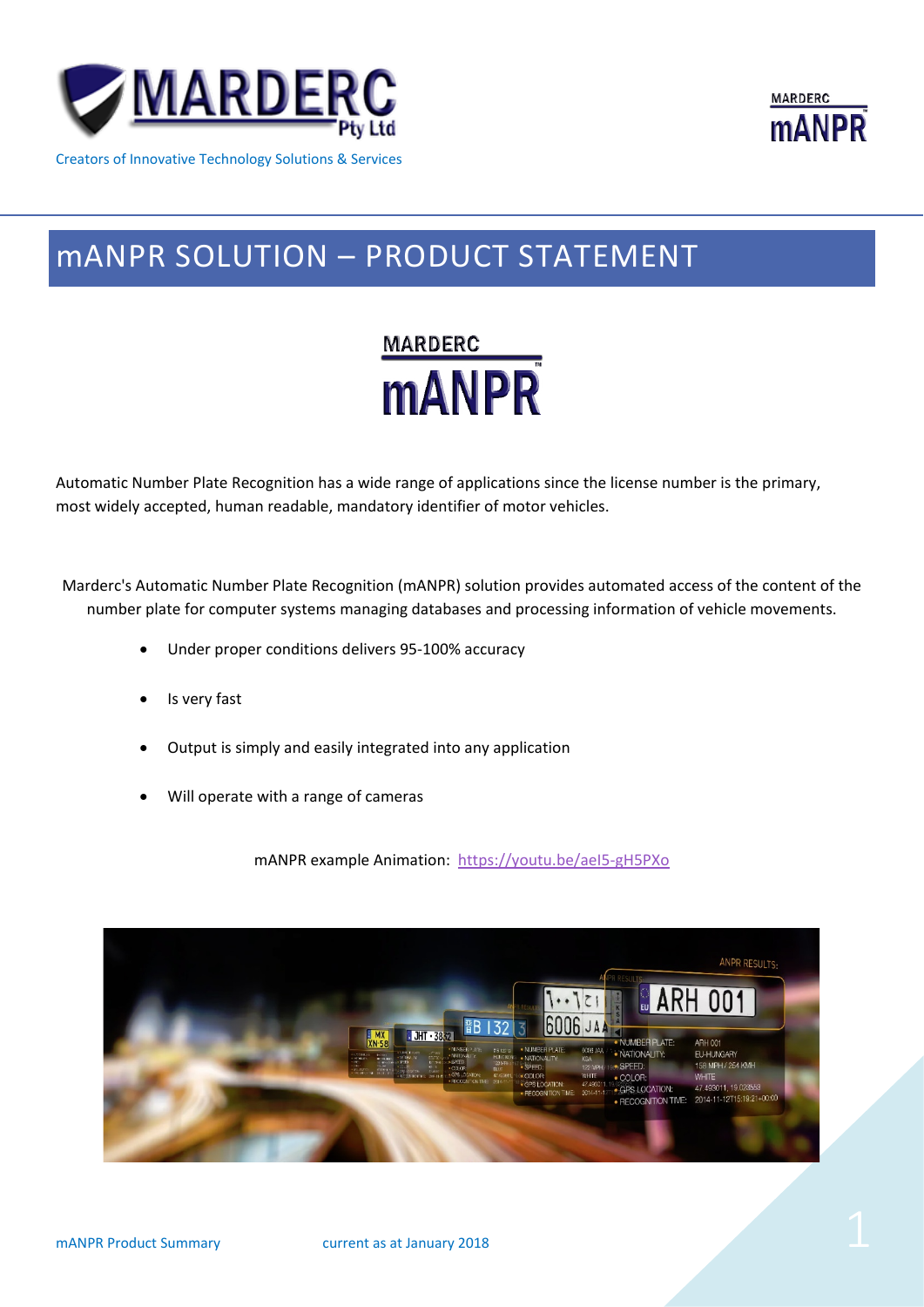



## PURPOSE

- Automatic recognition of vehicle number plates a number plate recognition software for various intelligent traffic systems, security and any access control environments.
- Supported operating systems Windows (32/64 bit)
- Supported Platforms x86\_32 | x86\_64
- Minimum System requirements 1GHz CPU | 5122 MB RAM | 1GB
- Licensing One licence per application thread per site

The Number Plate Recognition Engine we use, possesses all the features a high-quality license plate recognition system may require. It is highly accurate, fail safe and stable, fast and intelligent.

# KEY FEATURES

- Automatic recognition of number plates from vehicles in flowing traffic
- Straightforward, fast, easy to use and simple to implement
- Plate recognition for all states and countries

## MAIN BENEFITS

- Automatic recognition of vehicle number plates
- Saving time automated number plate reading
- High accuracy and recognition rates
- Increased security and safety of access control areas
- Ability to read varying plate sizes, syntaxes and distorted plate images
- Smooth and problem-free operation
- Suitable for any number plate recognition requirement

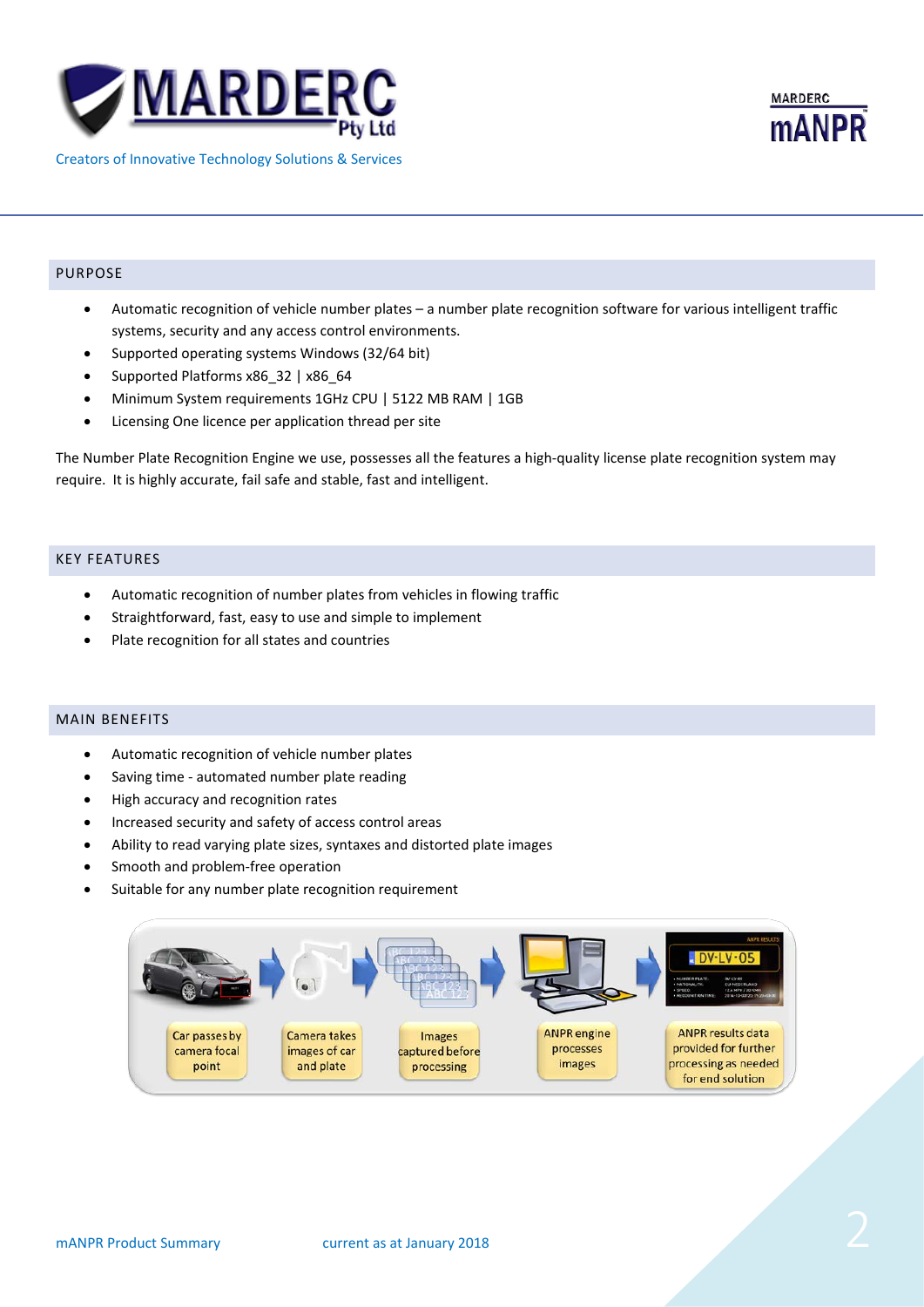



## mANPR INTEGRATION AND PROCESS FLOW

Output from mANPR can be integrated into and used by many downstream applications; e.g. mVEM, CRM's, etc.



# INTERFACE

#### **Input**

- Still image from file or memory in any image format (BMP | PNG | JPEG | JPEG2K | RAW)
- Live analogue video input (PAL or NTSC)
- Live digital camera input

#### **Output**

• OCR data Number plate number in ASCII/UNICODE text Position of the plate Confidence level in percentage Confidence level for each character List of further suggestions for each character Individual result for each plate on an image Colour of plate (optional) Country ID (optional) Location of each plate on one image

# OPTIONAL ADD-ON MODULES

Modules that can be purchased separately to mANPR:

- mVEM: Vehicle Entry Monitor, to monitor entry and exit of vehicles, using mANPR
	- o mSMS; provides nominated mobiles with SMS alerts as configured within mVEM
- o mAlert; provides users with on screen alerts as configured within mVEM<br>mANPR Product Summary current as at January 2018